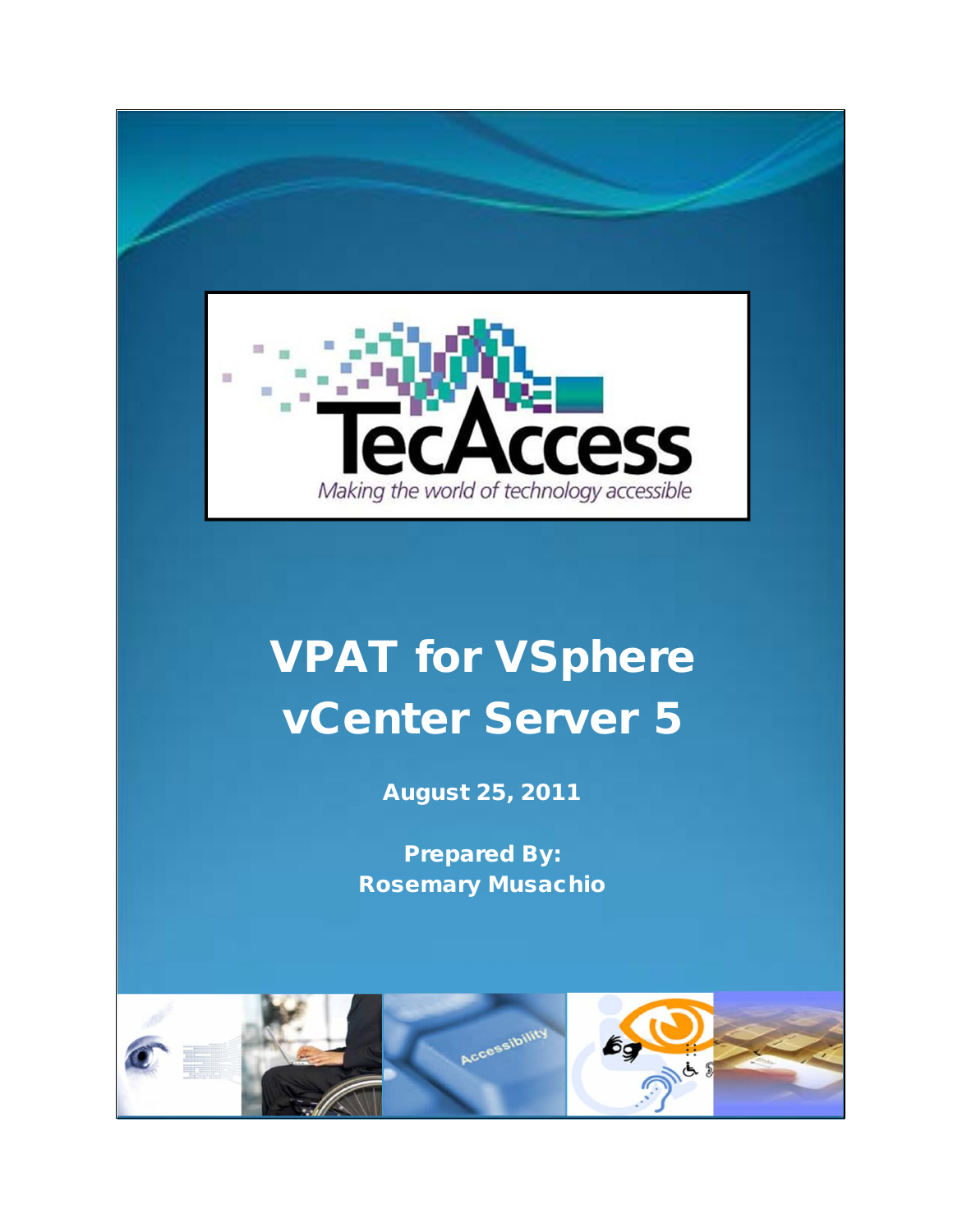

## **VPAT**

Since the VPAT must be comprehensive, all Section 508 issues on all pages must be corrected to sustain compliance.

| <b>Supporting Features</b>                                          | (Second Column on VPAT)                                                                                                                                                                                                                                                                                                                             |
|---------------------------------------------------------------------|-----------------------------------------------------------------------------------------------------------------------------------------------------------------------------------------------------------------------------------------------------------------------------------------------------------------------------------------------------|
| Supports                                                            | Use this language when you determine the product<br>fully meets the letter and intent of the Criteria.                                                                                                                                                                                                                                              |
| <b>Partially Supports</b>                                           | Use this language when you determine the product<br>does not fully meet the letter and intent of the<br>Criteria, but provides some level of access relative to<br>the Criteria.                                                                                                                                                                    |
| Supports through Equivalent<br>Facilitation                         | Use this language when you have identified an<br>alternate way to meet the intent of the Criteria or<br>when the product does not fully meet the intent of<br>the Criteria.                                                                                                                                                                         |
| Supports when Combined with<br>Compatible AT                        | Use this language when you determine the product<br>fully meets the letter and intent of the Criteria when<br>used in combination with Compatible Assistive<br>Technology ("AT"). For example, many software<br>programs can provide speech output when combined<br>with a compatible screen reader (commonly used AT<br>for people who are blind). |
| Does Not Support                                                    | Use this language when you determine the product<br>does not meet the letter or intent of the Criteria.                                                                                                                                                                                                                                             |
| Not Applicable                                                      | Use this language when you determine the Criteria<br>does not apply to the specific product.                                                                                                                                                                                                                                                        |
| Not Applicable - Fundamental<br><b>Alteration Exception Applies</b> | Use this<br>language when you<br>determine<br>a a<br>Fundamental Alteration of the product would be<br>required to meet the Criteria (see the access board's<br>standards for the definition of "fundamental<br>alteration").                                                                                                                       |

TecAccess LLC 2410 Granite Ridge Road Building A, Unit 1 Rockville, VA 23146 **CONFIDENTIAL AND PROPRIETARY** The language contained in criteria column of the VPAT is taken directly from the Section 508 provisions of the Rehabilitation Act of 1973, as amended.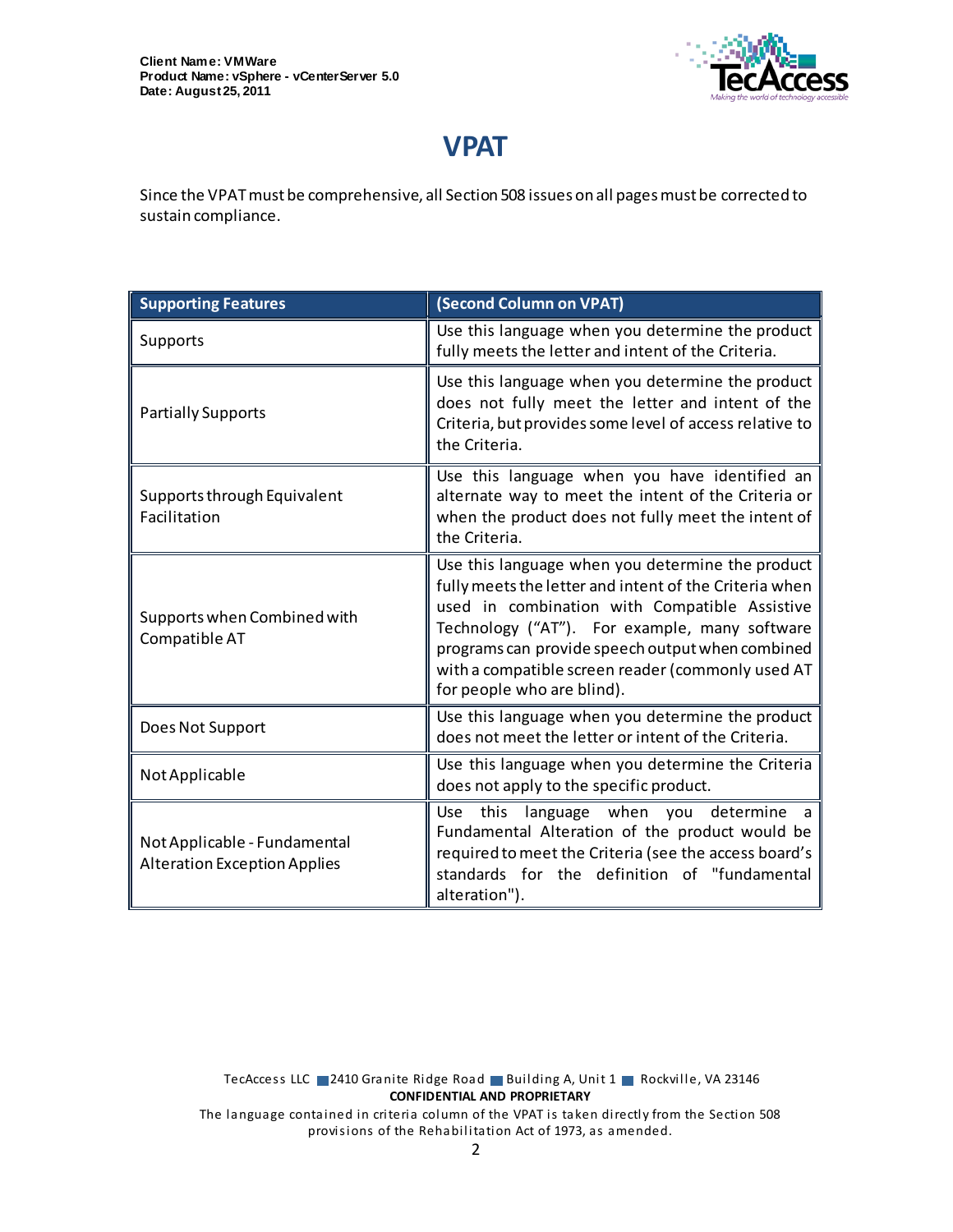

| 1194.21 Software Applications and Operating Systems                                                                                                                                                                                                                                                                                                                                                                                                                                                                                                                                                                                         |                                      |                                                                                                                                                                                                                                                                                                       |  |
|---------------------------------------------------------------------------------------------------------------------------------------------------------------------------------------------------------------------------------------------------------------------------------------------------------------------------------------------------------------------------------------------------------------------------------------------------------------------------------------------------------------------------------------------------------------------------------------------------------------------------------------------|--------------------------------------|-------------------------------------------------------------------------------------------------------------------------------------------------------------------------------------------------------------------------------------------------------------------------------------------------------|--|
| <b>Criteria</b>                                                                                                                                                                                                                                                                                                                                                                                                                                                                                                                                                                                                                             | <b>Supporting</b><br><b>Features</b> | <b>Remarks &amp; Explanations</b>                                                                                                                                                                                                                                                                     |  |
| (a) When software is designed to run<br>on a system that has a keyboard,<br>product functions shall be executable<br>from a keyboard where the function<br>itself or the result of performing a<br>function can be discerned textually.                                                                                                                                                                                                                                                                                                                                                                                                     | Partially<br>Supports                | Interfaces are keyboard accessible<br>with some exceptions. A mouse or<br>other pointing device is required to<br>and/or<br>reach,<br>activate<br>select.<br>Exceptions include "Canvas Controls"<br>for maps, "Search" context dropdown<br>menu and the collapse button for<br>"Recent Tasks"        |  |
| (b) Applications shall not disrupt or<br>disable activated features of other<br>identified<br>products<br>that<br>are<br>as<br>accessibility features, where those<br>features<br>developed<br>are<br>and<br>documented according to industry<br>standards. Applications also shall not<br>disrupt or disable activated features of<br>system<br>any<br>operating<br>that<br>are<br>identified as accessibility features<br>where the application programming<br>interface for those accessibility features<br>documented<br>been<br>by the<br>has<br>manufacturer of the operating system<br>and is available to the product<br>developer. | Partially<br>Supports                | Virtual Infrastructure - vCenter Server<br>5.0 does not cause interference with<br>activated or available accessibility<br>of<br>other<br>products<br>features<br>or<br>with<br>systems<br>operating<br>some<br>exceptions. The application does not<br>honor Windows<br>High<br>Contrast<br>options. |  |
| (c) A well-defined on-screen indication<br>of the current focus shall be provided<br>that moves among interactive interface<br>elements as the input focus changes.<br>The focus shall be programmatically<br>exposed so that assistive technology<br>can track focus and focus changes.                                                                                                                                                                                                                                                                                                                                                    | Partially<br>Supports                | The current focus can be tracked<br>visually<br>through<br>or<br>assistive<br>technologies with some exceptions.<br>Many buttons on main screens do not<br>show visible focus. Hidden interfaces<br>are in the tab order of the current<br>screen.                                                    |  |

TecAccess LLC 2410 Granite Ridge Road Building A, Unit 1 Rockville, VA 23146 **CONFIDENTIAL AND PROPRIETARY** The language contained in criteria column of the VPAT is taken directly from the Section 508

provisions of the Rehabilitation Act of 1973, as amended.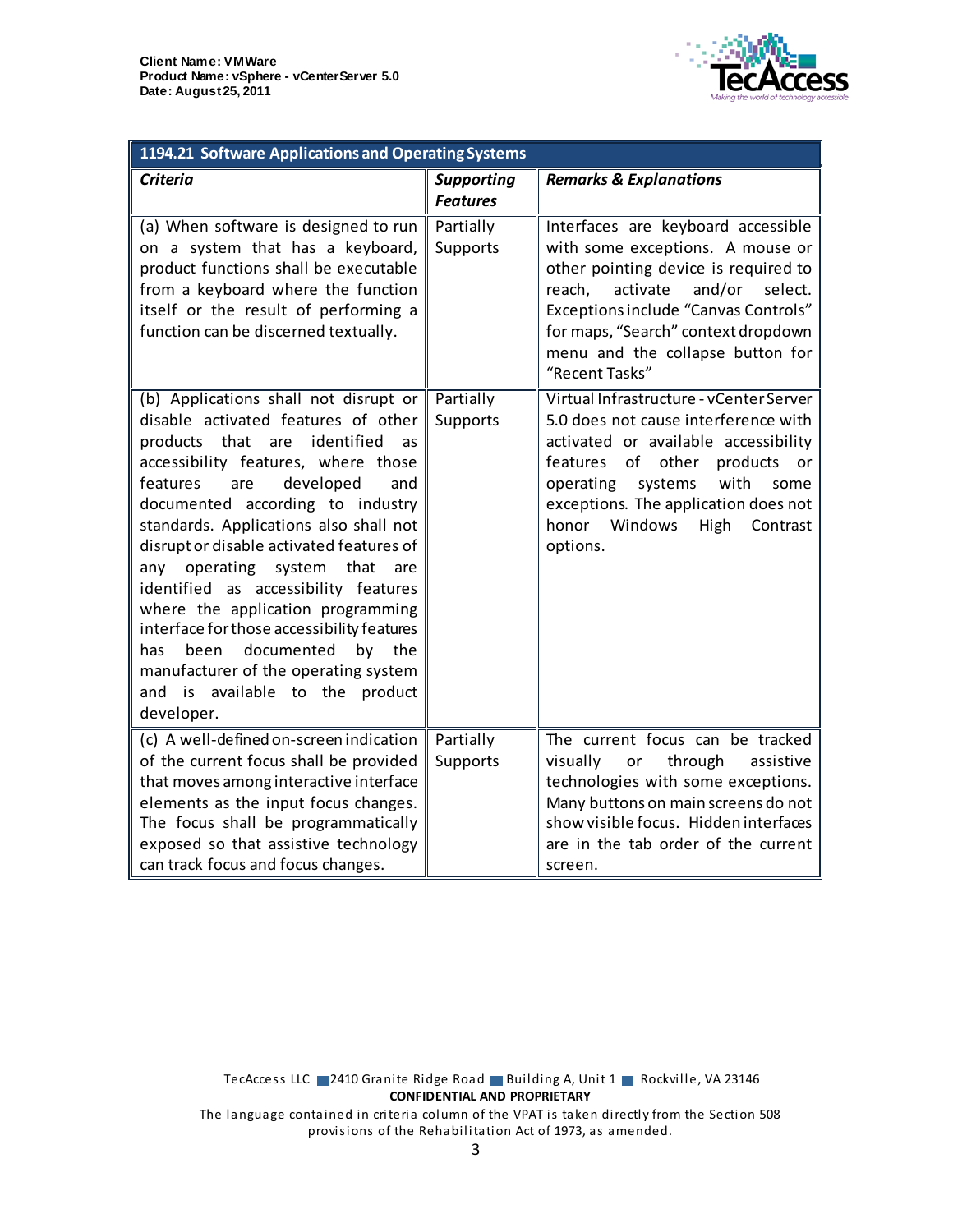

| 1194.21 Software Applications and Operating Systems                                                                                                                                                                                                                                                              |                                      |                                                                                                                                                                                                                                                                                                                                                                                                               |  |
|------------------------------------------------------------------------------------------------------------------------------------------------------------------------------------------------------------------------------------------------------------------------------------------------------------------|--------------------------------------|---------------------------------------------------------------------------------------------------------------------------------------------------------------------------------------------------------------------------------------------------------------------------------------------------------------------------------------------------------------------------------------------------------------|--|
| <b>Criteria</b>                                                                                                                                                                                                                                                                                                  | <b>Supporting</b><br><b>Features</b> | <b>Remarks &amp; Explanations</b>                                                                                                                                                                                                                                                                                                                                                                             |  |
| (d) Sufficient information about a user<br>element<br>including<br>interface<br>the<br>identity, operation and state of the<br>element shall be available to assistive<br>technology. When an image represents<br>a program element, the information<br>conveyed by the image must also be<br>available in text. | Partially<br>Supports                | Some interfaces and/or graphic<br>components do not have information<br>exposed to assistive technologies.<br>Names of column headers in data<br>tables are not exposed to JAWS.<br>Some interfaces, such as the "Help"<br>links and the collapse button for<br>"Recent Tasks", do not expose their<br>names to JAWS. States of some<br>interfaces<br>active<br>exposed<br>are<br>incorrectly as "read-only". |  |
| (e) When bitmap images are used to<br>identify controls, status indicators, or<br>other programmatic elements, the<br>meaning assigned to those images shall<br>consistent<br>throughout<br>be<br>an<br>application's performance.                                                                               | Supports                             | Images to identify user interfaces and<br>other components have consistent<br>throughout<br>meanings<br>Virtual<br>Infrastructure - vCenter Server 5.0.                                                                                                                                                                                                                                                       |  |
| Textual information shall<br>(f)<br>be<br>provided through operating system<br>functions for displaying text. The<br>minimum information that shall be<br>made available is text content, text<br>input caret location,<br>and<br>text<br>attributes.                                                            | Partially<br><b>Supports</b>         | Virtual Infrastructure - vCenter Server<br>5.0 allows textual information to be<br>provided through operating system<br>functions with some exceptions.<br>When any dialog window appears,<br>JAWS does not say its title or read-<br>only text.                                                                                                                                                              |  |
| (g) Applications shall not override user<br>selected contrast and color selections<br>and other individual display attributes.                                                                                                                                                                                   | Partially<br>Supports                | Virtual Infrastructure - vCenter Server<br>honors user-selected display<br>5.0<br>attributes with some exceptions.<br>The content of the main area of the<br>screen, such as data tables and form<br>fields, is not readable with high<br>contrast.                                                                                                                                                           |  |
| (h) When animation is displayed, the<br>information shall be displayable in at<br>least one non-animated presentation<br>mode at the option of the user.                                                                                                                                                         | Not<br>Applicable                    | Virtual Infrastructure - vCenter Server<br>5.0 does not have animation.                                                                                                                                                                                                                                                                                                                                       |  |

TecAccess LLC 2410 Granite Ridge Road Building A, Unit 1 Rockville, VA 23146 **CONFIDENTIAL AND PROPRIETARY**

The language contained in criteria column of the VPAT is taken directly from the Section 508 provisions of the Rehabilitation Act of 1973, as amended.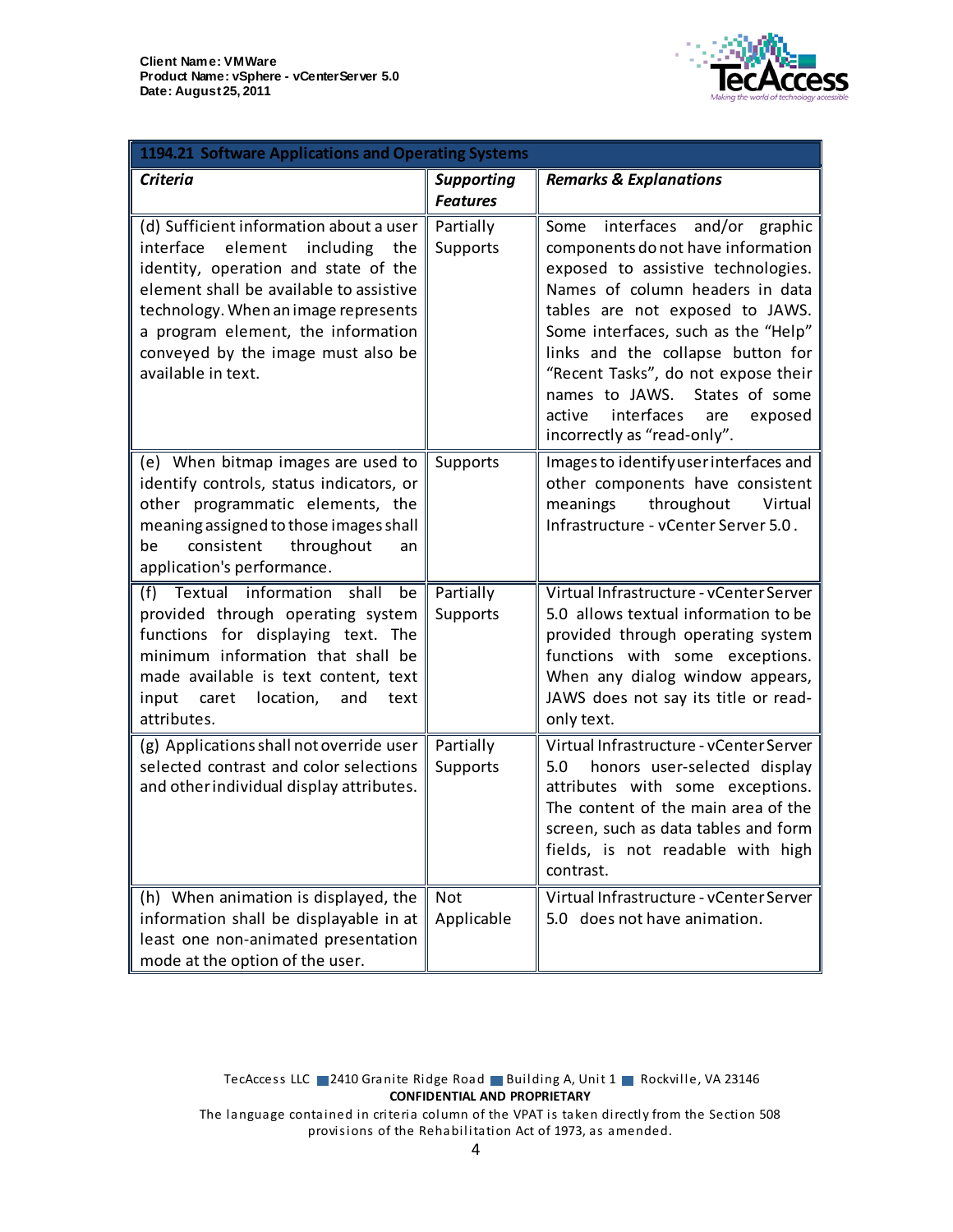

| 1194.21 Software Applications and Operating Systems                                                                                                                                                                                                              |                                      |                                                                                                                                                                                                                                                                                                                                                                            |
|------------------------------------------------------------------------------------------------------------------------------------------------------------------------------------------------------------------------------------------------------------------|--------------------------------------|----------------------------------------------------------------------------------------------------------------------------------------------------------------------------------------------------------------------------------------------------------------------------------------------------------------------------------------------------------------------------|
| <b>Criteria</b>                                                                                                                                                                                                                                                  | <b>Supporting</b><br><b>Features</b> | <b>Remarks &amp; Explanations</b>                                                                                                                                                                                                                                                                                                                                          |
| (i) Color coding shall not be used as the<br>only means of conveying information,<br>indicating an action, prompting a<br>response, or distinguishing a visual<br>element.                                                                                       | Partially<br>Supports                | Virtual Infrastructure - vCenter Server<br>5.0<br>has<br>textual<br>and/or<br>programmatically<br>implemented<br>equivalents when color-conveyed<br>information is displayed to indicate<br>an action, identify an element, or<br>require a response, with some<br>exceptions.<br>Selected tabs under<br>"Inventory"<br>color-conveyed<br>are<br>without text equivalents. |
| (j) When a product permits a user to<br>adjust color and contrast settings, a<br>variety of color selections capable of<br>producing a range of contrast levels<br>shall be provided.                                                                            | <b>Not</b><br>Applicable             | Virtual Infrastructure - vCenter Server<br>5.0 does not have settings for color<br>contrast.                                                                                                                                                                                                                                                                               |
| (k) Software shall not use flashing or<br>blinking text, objects, or other<br>elements having a flash or blink<br>frequency greater than 2 Hz and lower<br>than 55 Hz.                                                                                           | Supports                             | Virtual Infrastructure - vCenter Server<br>5.0 does not have content that flash<br>or blink with a frequency greater than<br>2 Hz and lower than 55 Hz.                                                                                                                                                                                                                    |
| (I) When electronic forms are used, the<br>form shall allow people using assistive<br>technology to access the information,<br>field elements, and functionality<br>required for completion and<br>submission of the form, including all<br>directions and cues. | Partially<br>Supports                | Assistive technologies, such as screen<br>may not identify and<br>readers,<br>navigate to all of the form elements<br>in the application to complete and<br>submit forms. Many edit boxes and<br>combo boxes in dialogs o not have<br>their accessible names exposed to<br>JAWS.                                                                                           |

TecAccess LLC 2410 Granite Ridge Road Building A, Unit 1 Rockville, VA 23146 **CONFIDENTIAL AND PROPRIETARY** The language contained in criteria column of the VPAT is taken directly from the Section 508 provisions of the Rehabilitation Act of 1973, as amended.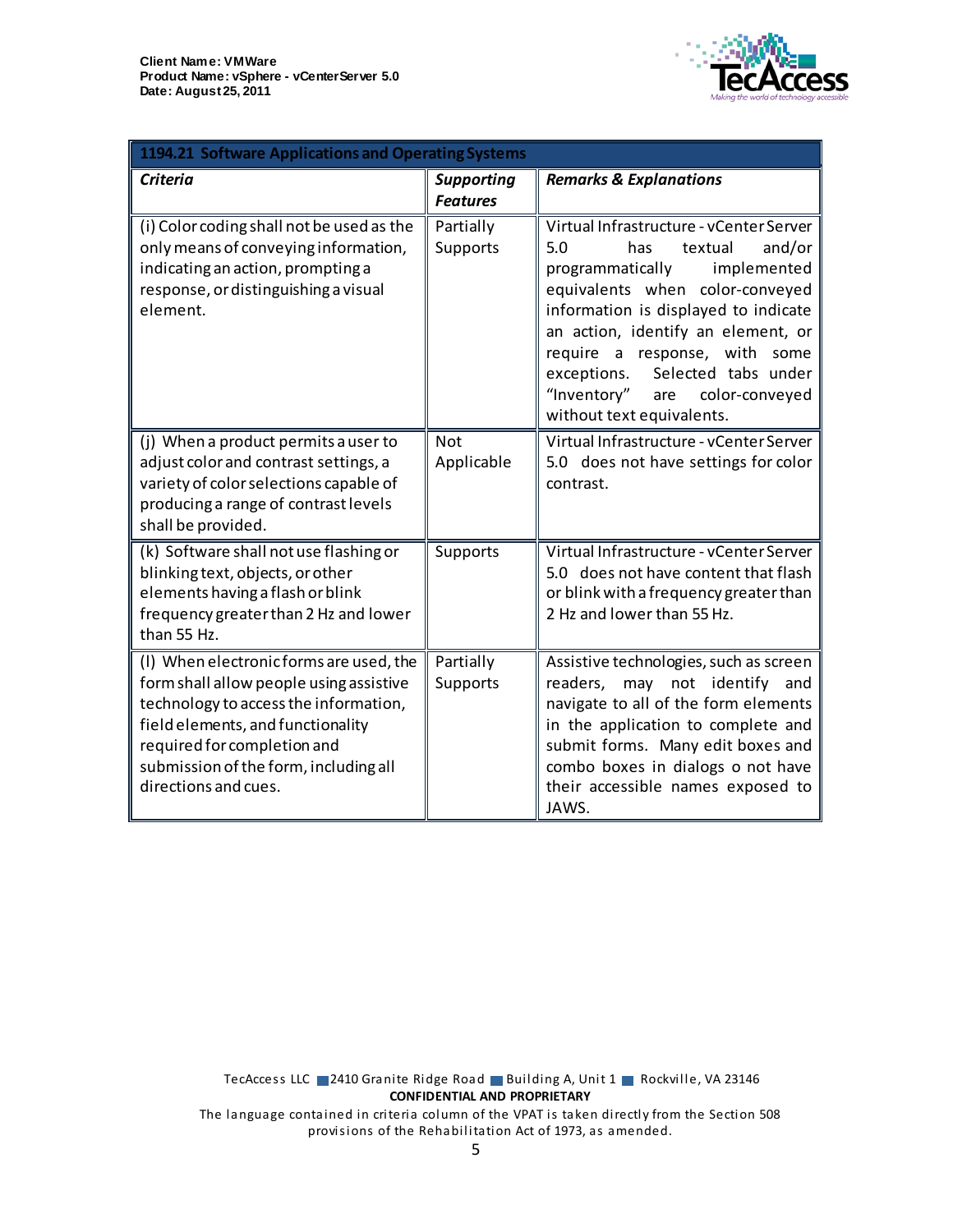

| 1194.31 Functional Performance<br><b>Criteria</b>                                                                                                                                                                                                                                     |                        |                                                                                                                                                                                                                            |
|---------------------------------------------------------------------------------------------------------------------------------------------------------------------------------------------------------------------------------------------------------------------------------------|------------------------|----------------------------------------------------------------------------------------------------------------------------------------------------------------------------------------------------------------------------|
|                                                                                                                                                                                                                                                                                       |                        |                                                                                                                                                                                                                            |
| <b>Criteria</b>                                                                                                                                                                                                                                                                       | Supporting<br>Features | <b>Remarks and Explanations</b>                                                                                                                                                                                            |
| information retrieval that does not<br>require user vision shall be provided, or<br>support for assistive technology used by<br>people who are blind or visually<br>impaired shall be provided.                                                                                       |                        | (a) At least one mode of operation and Partially Supports Some information retrieval processes and/or<br>operations require vision and may not provide<br>support for assistive technologies.                              |
| information retrieval that does not<br>require visual acuity greater than 20/70<br>shall be provided in audio and enlarged<br>print output working together or<br>independently, or support fo assistive<br>technology used by people who are<br>visually impaired shall be provided. |                        | (b) At least one mode of operation and Partially Supports Some information retrieval processes and/or<br>operations require vision acuity greater than<br>20/70 and may not provide support for<br>assistive technologies. |
| (c) At least one mode of operation and Supports<br>information retrieval that does not<br>require user hearing shall be provided,<br>or support for assistive technology used<br>by people who are deaf or hard of<br>hearing shall be provided.                                      |                        | Virtual Infrastructure - vCenter Server 5.0<br>does not require hearing for information<br>retrieval and operations. Support for hearing<br>devices may be provided.                                                       |
| Where audio information is Not Applicable<br>(d)<br>important for the use of a product, at<br>least one mode of operation and<br>information retrieval shall be provided in<br>an enhanced auditory fashion, or<br>support for assistive hearing devices<br>shall be provided.        |                        | Virtual Infrastructure - vCenter Server 5.0<br>does not have audio information.                                                                                                                                            |
| (e) At least one mode of operation and Supports<br>information retrieval that does not<br>require user speech shall be provided, or<br>support for assistive technology used by<br>$\parallel$ people with disabilities<br>shall<br>be<br>provided.                                   |                        | Virtual Infrastructure - vCenter Server 5.0<br>does not require speech for information<br>retrieval or operations. Support for assistive<br>technologies may be provided.                                                  |

TecAccess LLC 2410 Granite Ridge Road Building A, Unit 1 Rockville, VA 23146 **CONFIDENTIAL AND PROPRIETARY** The language contained in criteria column of the VPAT is taken directly from the Section 508

provisions of the Rehabilitation Act of 1973, as amended.